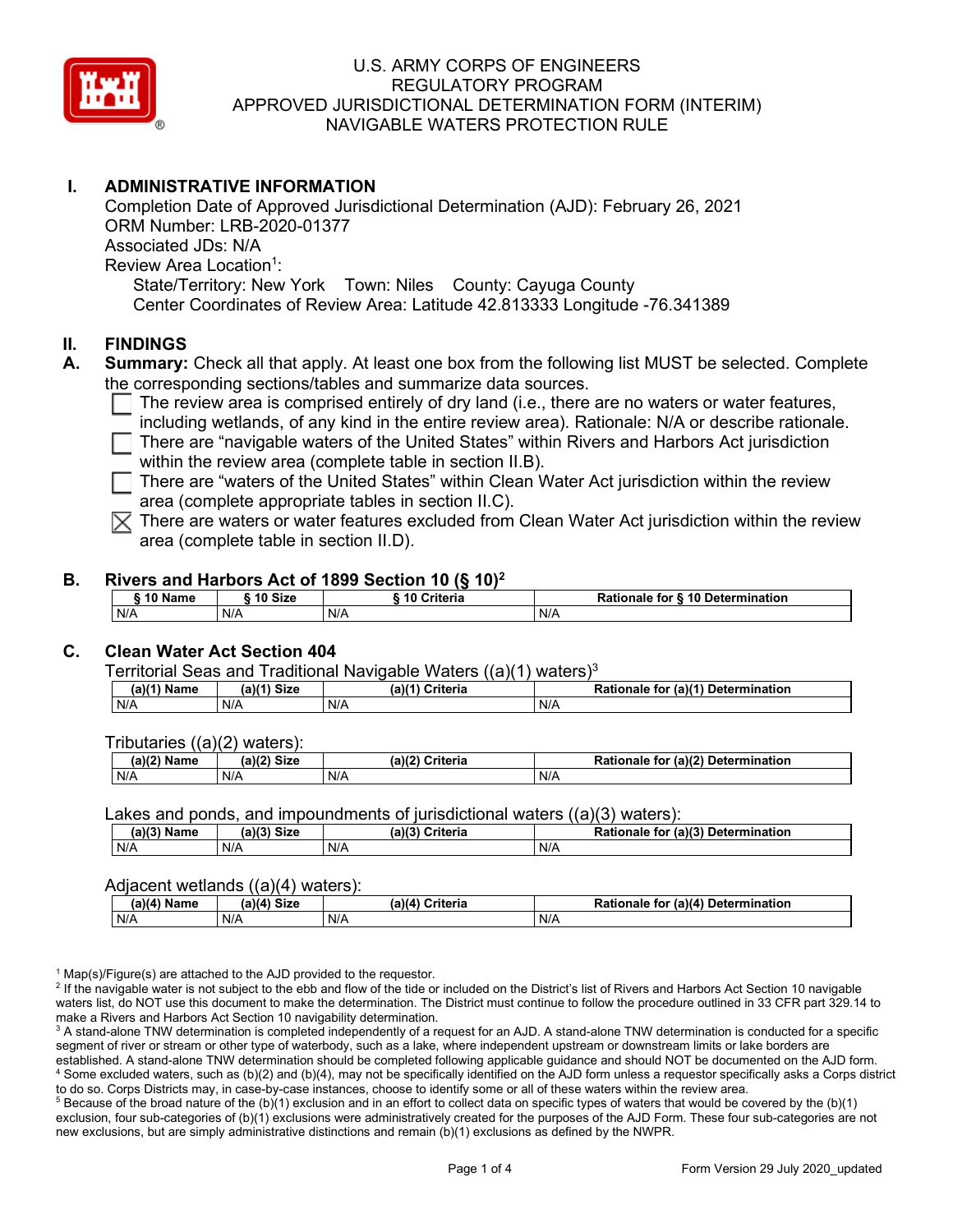

# **D. Excluded Waters or Features**

Excluded waters  $((b)(1) - (b)(12))^4$ :

|                       | $\frac{1}{2}$         | (2)                                                |                                                           |
|-----------------------|-----------------------|----------------------------------------------------|-----------------------------------------------------------|
| <b>Exclusion Name</b> | <b>Exclusion Size</b> | Exclusion <sup>5</sup>                             | <b>Rationale for Exclusion Determination</b>              |
| Drainage 1            | 200 feet              | (b)(5) Ditch that is not an $\overline{(a)(1)}$ or | At the time the ditch was constructed, the ditch did not  |
|                       |                       | $(a)(2)$ water, and those portions of a            | relocate a tributary, was not constructed in a tributary, |
|                       |                       | ditch constructed in an (a)(4) water               | and was not constructed in an adjacent wetland.           |
|                       |                       | that do not satisfy the conditions of              |                                                           |
|                       |                       |                                                    |                                                           |
|                       |                       | (c)(1)                                             | The ditch can be seen in aerial photographs dating        |
|                       |                       |                                                    | back to at least 6/21/1957 and originates as a roadside   |
|                       |                       |                                                    | ditch upstream of the review area. The ditch is           |
|                       |                       |                                                    | obscured by tree cover in some aerials, but after a       |
|                       |                       |                                                    | storm in 2017 knocked over a tree seen in the aerial,     |
|                       |                       |                                                    | the ditch can clearly be seen in the 2017 and 2019        |
|                       |                       |                                                    | aerial photographs. During the Corps of Engineer site     |
|                       |                       |                                                    | visit on October 13, 2020, the ditch was dry with a       |
|                       |                       |                                                    | gravel substrate and located within upland soils.         |
|                       |                       |                                                    |                                                           |
|                       |                       |                                                    | The ditch is not evident on any resources other than      |
|                       |                       |                                                    | aerial photography. The ditch was constructed in three    |
|                       |                       |                                                    | soil types with a hydric rating ranging from 0% to 1%.    |
|                       |                       |                                                    |                                                           |
|                       |                       |                                                    | There are no indicators of any wetland characteristics    |
|                       |                       |                                                    | adjacent to the ditch based on the Corps of Engineer      |
|                       |                       |                                                    | site visit conducted on October 13, 2020. This supports   |
|                       |                       |                                                    | the determination that the ditch was not constructed in   |
|                       |                       |                                                    | an a(4) wetland.                                          |
|                       |                       |                                                    |                                                           |
|                       |                       |                                                    | All resources reviewed support the determination that     |
|                       |                       |                                                    | Drainage 1 is a ditch that was constructed in upland      |
|                       |                       |                                                    | and is not a relocated or altered tributary.              |
| Drainage 2            | 200 feet              | $(b)(5)$ Ditch that is not an $(a)(1)$ or          | At the time the ditch was constructed, the ditch did not  |
|                       |                       | $(a)(2)$ water, and those portions of a            | relocate a tributary, was not constructed in a tributary, |
|                       |                       | ditch constructed in an (a)(4) water               | and was not constructed in an adjacent wetland.           |
|                       |                       | that do not satisfy the conditions of              |                                                           |
|                       |                       | (c)(1)                                             | The ditch can be seen in aerial photographs dating        |
|                       |                       |                                                    | back to at least 6/21/1957 and originates as a roadside   |
|                       |                       |                                                    |                                                           |
|                       |                       |                                                    | ditch upstream of the review area. During the Corps of    |
|                       |                       |                                                    | Engineer site visit on October 13, 2020, the ditch was    |
|                       |                       |                                                    | dry with a gravel substrate and located within upland     |
|                       |                       |                                                    | soils.                                                    |
|                       |                       |                                                    |                                                           |
|                       |                       |                                                    | The ditch is not evident on any resources other than      |
|                       |                       |                                                    | aerial photography. The ditch was constructed in one      |
|                       |                       |                                                    | soil type with a hydric rating 1%. There are no           |
|                       |                       |                                                    | indicators of any wetland characteristics adjacent to the |
|                       |                       |                                                    | ditch based on the Corps of Engineer site visit           |
|                       |                       |                                                    | conducted on October 13, 2020. This supports the          |
|                       |                       |                                                    | determination that the ditch was not constructed in an    |
|                       |                       |                                                    | a(4) wetland.                                             |
|                       |                       |                                                    |                                                           |
|                       |                       |                                                    | All resources reviewed support the determination that     |
|                       |                       |                                                    | Drainage 2 is a ditch that was constructed in upland      |

 $1$  Map(s)/Figure(s) are attached to the AJD provided to the requestor.

<sup>2</sup> If the navigable water is not subject to the ebb and flow of the tide or included on the District's list of Rivers and Harbors Act Section 10 navigable waters list, do NOT use this document to make the determination. The District must continue to follow the procedure outlined in 33 CFR part 329.14 to make a Rivers and Harbors Act Section 10 navigability determination.

<sup>3</sup> A stand-alone TNW determination is completed independently of a request for an AJD. A stand-alone TNW determination is conducted for a specific segment of river or stream or other type of waterbody, such as a lake, where independent upstream or downstream limits or lake borders are established. A stand-alone TNW determination should be completed following applicable guidance and should NOT be documented on the AJD form. <sup>4</sup> Some excluded waters, such as (b)(2) and (b)(4), may not be specifically identified on the AJD form unless a requestor specifically asks a Corps district to do so. Corps Districts may, in case-by-case instances, choose to identify some or all of these waters within the review area.

<sup>5</sup> Because of the broad nature of the (b)(1) exclusion and in an effort to collect data on specific types of waters that would be covered by the (b)(1) exclusion, four sub-categories of (b)(1) exclusions were administratively created for the purposes of the AJD Form. These four sub-categories are not new exclusions, but are simply administrative distinctions and remain (b)(1) exclusions as defined by the NWPR.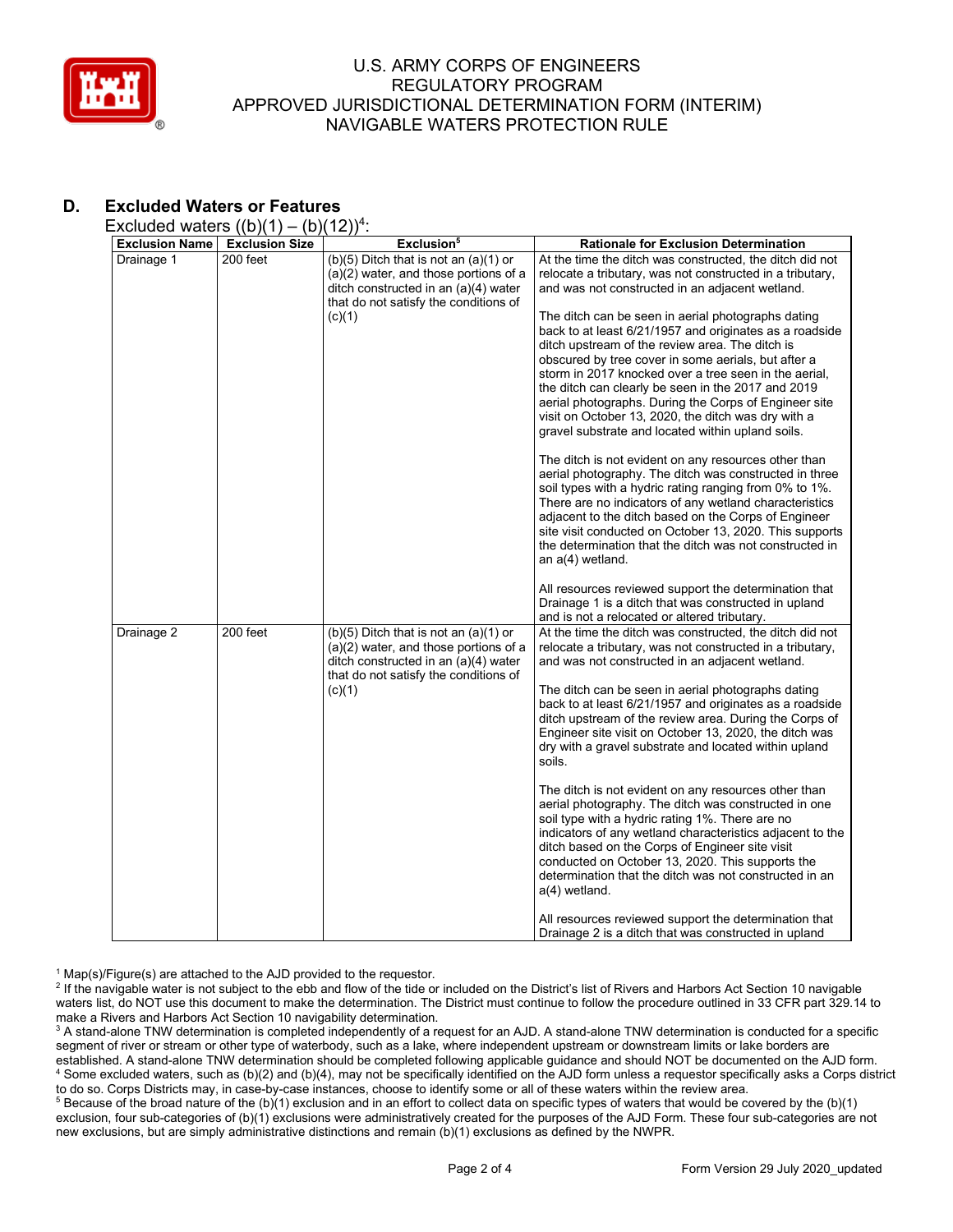

and is not a relocated or altered tributary.

## **III. SUPPORTING INFORMATION**

- **A. Select/enter all resources** that were used to aid in this determination and attach data/maps to this document and/or references/citations in the administrative record, as appropriate.
	- **\_X\_** Information submitted by, or on behalf of, the applicant/consultant: *Application for permit submitted to the Corps of Engineers on October 9, 2020.*  This information *is not* sufficient for purposes of this AJD.

Rationale: *The information submitted did not include a full delineation, but after a preliminary review of the application, the NYS Department of Environmental Conservation (the applicant) thought that the project might not include jurisdictional waters. A site visit was conducted which confirmed that there were no wetlands on site (see Section C for additional site visit information), and that the two drainages are man-made ditches.*

- **\_X\_** Data sheet prepared by the Corps: *Upland Data Sheet from Corps Site Visit dated 10/13/2020.*
- **\_X\_** Photographs: *6/21/1957 aerial photography retrieved from [https://earthexplorer.usgs.gov/;](https://earthexplorer.usgs.gov/) Google Earth Pro Aerial Photography dated: 3/27/1995; 3/28/2006; 5/28/2015; 4/13/2017; & 10/10/2019.*
- **\_X\_** Corps Site visit(s) conducted on: *10/13/2020, See Section C for details.*
- **\_\_\_** Previous Jurisdictional Determinations (AJDs or PJDs): *ORM Number(s) and date(s).*
- **\_\_\_** Antecedent Precipitation Tool: *provide detailed discussion in Section III.B.*
- **\_X\_** USDA NRCS Soil Survey: *USDA NRCS Online Soil map, retrieved from <https://websoilsurvey.sc.egov.usda.gov/app/HomePage.htm>*
- **\_X\_** USFWS NWI maps: *USFWS NWI Online mapper, retrieved from <https://www.fws.gov/wetlands/data/Mapper.html>*
- **\_X\_** USGS topographic maps: *Spafford Quad 1:24k*

#### **Other data sources used to aid in this determination:**

| Data Source (select)       | Name and/or date and other relevant information                                  |
|----------------------------|----------------------------------------------------------------------------------|
| <b>USGS Sources</b>        | National Hydrography Dataset retrieved from https://apps.nationalmap.gov/viewer/ |
| <b>USDA Sources</b>        | N/A.                                                                             |
| <b>NOAA Sources</b>        | $N/A$ .                                                                          |
| <b>USACE Sources</b>       | N/A.                                                                             |
| State/Local/Tribal Sources | $N/A$ .                                                                          |
| <b>Other Sources</b>       | $N/A$ .                                                                          |

**B. Typical year assessment(s):** Although several point-in-time resources were evaluated for this review, they were used to assess if the drainages were relocated or altered tributaries only. All resources reviewed support that the drainages are excluded as b(5) waters which only require the feature to

 $1$  Map(s)/Figure(s) are attached to the AJD provided to the requestor.

<sup>&</sup>lt;sup>2</sup> If the navigable water is not subject to the ebb and flow of the tide or included on the District's list of Rivers and Harbors Act Section 10 navigable waters list, do NOT use this document to make the determination. The District must continue to follow the procedure outlined in 33 CFR part 329.14 to make a Rivers and Harbors Act Section 10 navigability determination.

<sup>&</sup>lt;sup>3</sup> A stand-alone TNW determination is completed independently of a request for an AJD. A stand-alone TNW determination is conducted for a specific segment of river or stream or other type of waterbody, such as a lake, where independent upstream or downstream limits or lake borders are established. A stand-alone TNW determination should be completed following applicable guidance and should NOT be documented on the AJD form. <sup>4</sup> Some excluded waters, such as (b)(2) and (b)(4), may not be specifically identified on the AJD form unless a requestor specifically asks a Corps district to do so. Corps Districts may, in case-by-case instances, choose to identify some or all of these waters within the review area.

 $5$  Because of the broad nature of the (b)(1) exclusion and in an effort to collect data on specific types of waters that would be covered by the (b)(1) exclusion, four sub-categories of (b)(1) exclusions were administratively created for the purposes of the AJD Form. These four sub-categories are not new exclusions, but are simply administrative distinctions and remain (b)(1) exclusions as defined by the NWPR.